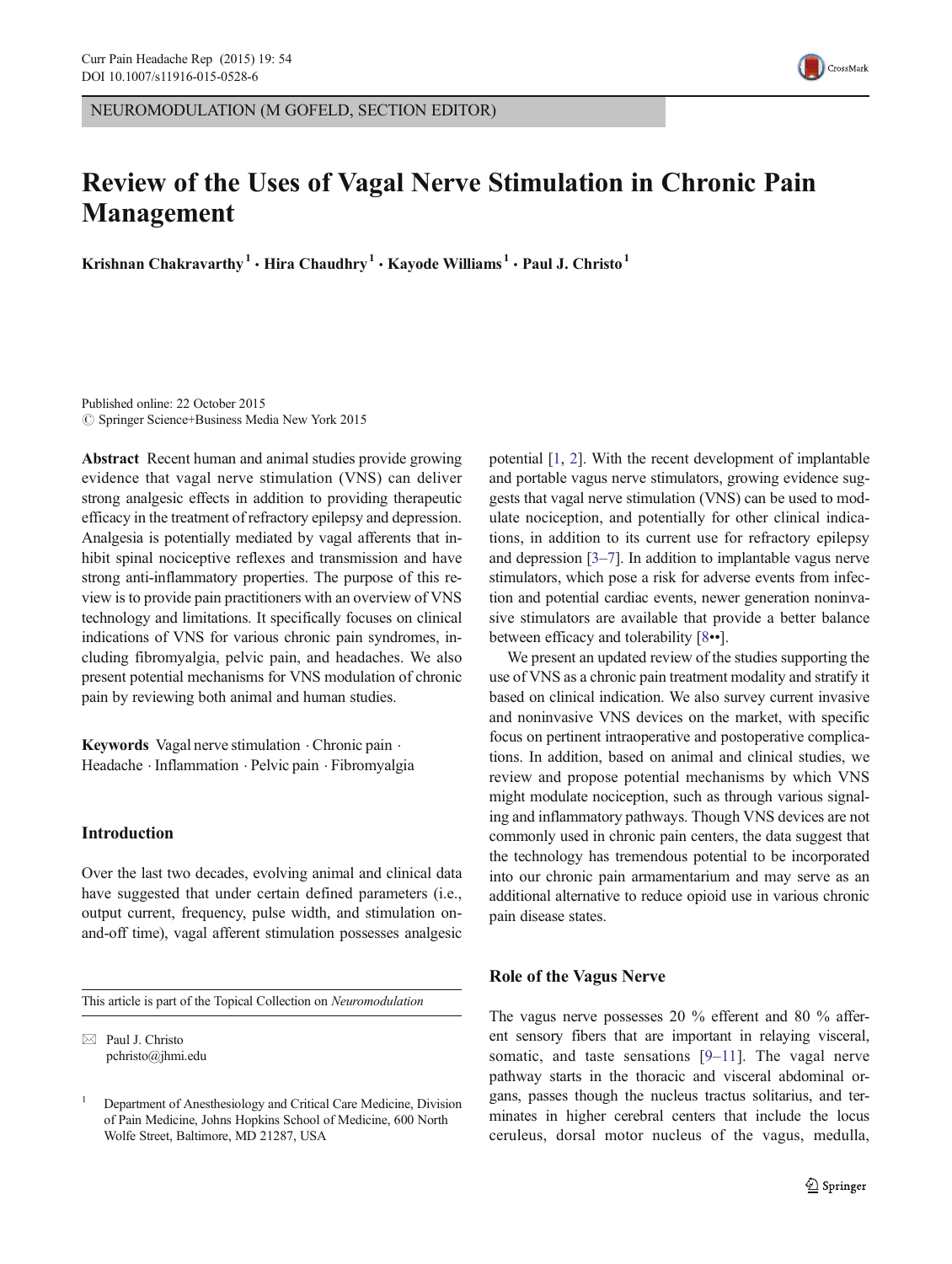<span id="page-1-0"></span>amygdala, hypothalamus, parabrachial nucleus, and the thalamus [\[12](#page-6-0)–[14](#page-7-0)]. The locus ceruleus is a major component of VNS-induced release of norepinephrine, a key neurotransmitter that controls seizure threshold and plays a critical role in mood regulation [\[15\]](#page-7-0). The vagus nerve also contains parasympathetic efferents that innervate the heart, lungs, and gastrointestinal tract. The right vagus nerve is responsible for innervating the sinoatrial node, and the left vagus nerve innervates the atrioventricular node. These innervations are key anatomical considerations during placement of VNS electrodes [\[16](#page-7-0)]. To avoid potential bradycardia, VNS electrodes are placed on the left vagus nerve above the aortic arch and associated subclavian and carotid branches. Even with this approach, occasional retrograde stimulation can result in bradycardia and arrhythmias commonly observed during intraoperative placement of the device [\[17](#page-7-0)]. Similar retrograde stimulation of the recurrent and superior laryngeal branches of the vagus nerve during intraoperative device placement can result in voice alteration and frequent hoarseness in patients due to the vagus nerve providing motor and sensory innervation to the pharynx and larynx. The vagus nerve connections are important to our understanding of how stimulation leads to modulation of seizure threshold, mood, and potentially analgesia, but they also explain potential adverse events encountered by practitioners when using VNS in their patients. Comprehensive reviews on the anatomy and function of the vagus nerve can be found for the readers' benefit [\[18](#page-7-0), [19,](#page-7-0) [20](#page-7-0)••].

### Device Placement

The VNS device is placed in the neck with an electrode targeting the left vagus nerve. Additionally, a pulse generator/stimulator is implanted in the anterior chest wall subcutaneously or subpectorally [[21\]](#page-7-0). The pulse generator has defined programmable parameters of frequency, output current, pulse width, and stimulation ON-time and OFF-time determined by the physician and patient. Physicians typically conduct impedance testing with an output current of 1 mA, pulse width of 500 ms for duration of 60 s, and stimulus of 20 Hz, while monitoring vital signs in the operating room. The device is typically activated 2 to 3 weeks postimplantation in the clinic [[20](#page-7-0)••, [22](#page-7-0), [23](#page-7-0)]. VNS devices do not usually monitor peripheral and central nervous system activity; therefore, a pulse magnet must often be placed over the pulse generator for activation [[24](#page-7-0)]. It is important to note that placing the magnet for more than 65 s typically causes inactivation of the device  $[20\bullet]$  $[20\bullet]$ .

### Implantable and Noninvasive VNS Devices

### Implantable VNS Devices

By August 2014, 100,000 VNS devices had been implanted in 75,000 patients worldwide [[25](#page-7-0)]. Figure 1a and b shows images of the latest implantable VNS devices. Studies indicate that a quarter to half of patients achieve more than 50 % seizure reduction with VNS [\[23](#page-7-0), [26,](#page-7-0) [27\]](#page-7-0). Therefore, VNS therapy was approved for epilepsy treatment by 1997 in both the USA and Europe. Based on observable mood improvements in patients who were being treated for epilepsy with implantable VNS, in 2005, the United States Food and Drug Administration approved the use of implantable VNS for refractory depression in patients 18 years or older who were unresponsive to four or more antidepressants [[28](#page-7-0)–[30](#page-7-0)]. Other indications for implantable VNS include refractory migraines, cluster headaches, heart failure, Alzheimer's disease, anxiety, and obesity [\[31](#page-7-0)–[37\]](#page-7-0). The major issues facing use of VNS therapies remain safety and tolerability. The most frequent surgical complications include bradycardia, vocal cord paresis, asystole, infections, and lower facial weakness [[38](#page-7-0)]. The incidences of these adverse events are reduced in patients with continued treatment. Cardiac adverse events during the intraoperative and initial device testing include bradycardia, ventricular asystole, and complete heart block [\[39](#page-7-0)–[42\]](#page-7-0). There has been no indication of teratogenicity in pregnant patients with the device [\[43,](#page-7-0) [44\]](#page-7-0). Positive improvement in mood, alertness, memory, and thinking has been reported with minimal central



Fig. 1 a Implantable VNS systems: VNS Therapy system reprinted with permission from Cyberonics, Houston, TX, USA. b CardioFit reprinted with permission from BioControl Medical, Yehud, Israel. c Nonimplantable VNS systems: NEMOS (tVNS) reprinted with permission from Cerbomed, Erlangen, Germany. d GammaCore (nVNS) reprinted with permission from electroCore, Basking Ridge, NJ, USA. The following images were obtained and reprinted with permission from [[8](#page-6-0)••]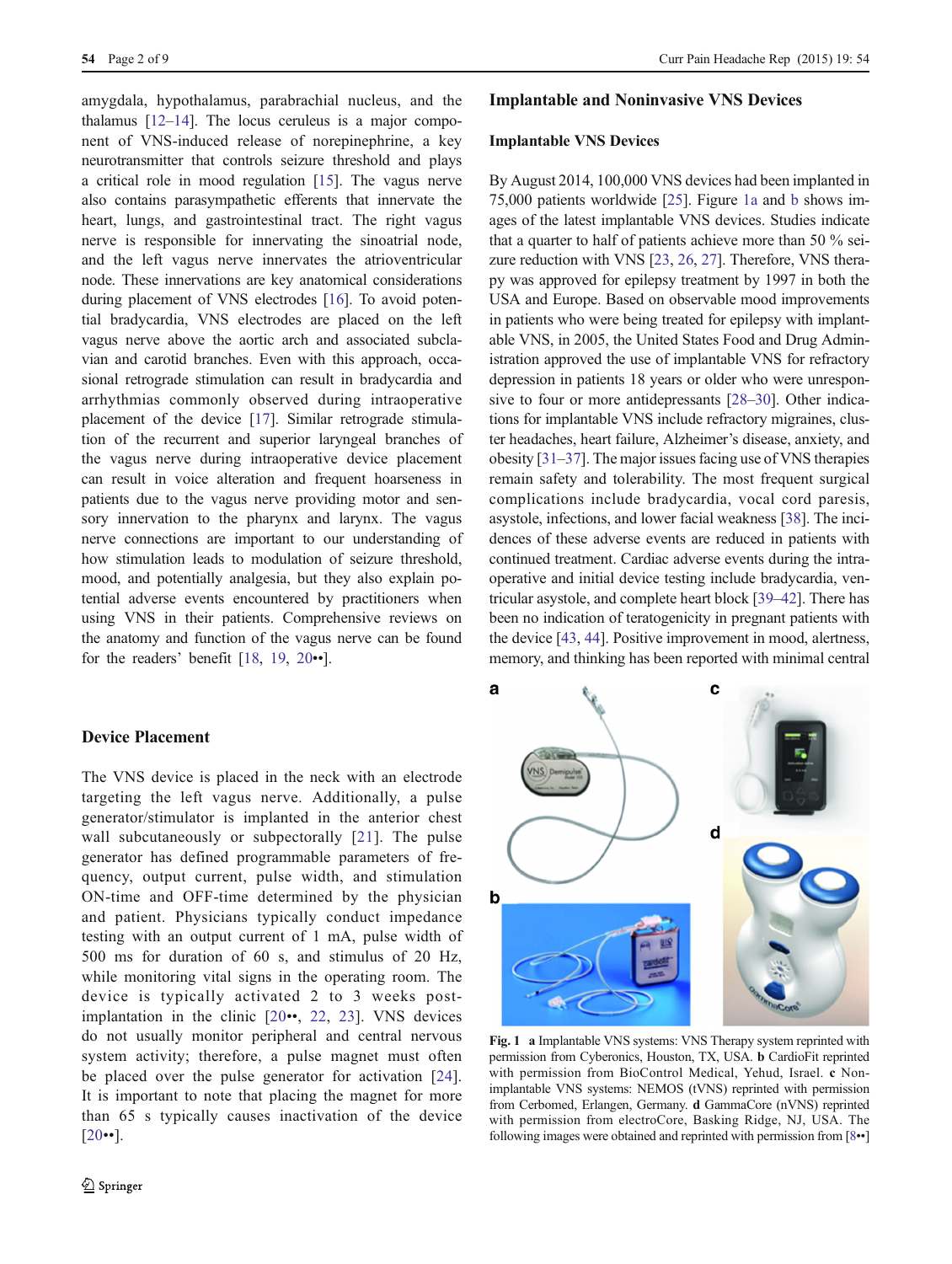nervous system side effects. Currently, CardioFit (BioControl Medical Ltd., Yehud, Israel) is being trialed for heart failure treatment, as it has specifically shown improvement in NYHA II-III heart failure. No serious adverse events were reported and most side effects resolved with ongoing treatment [[33,](#page-7-0) [45\]](#page-7-0).

### Noninvasive VNS Devices

Several noninvasive VNS (nVNS) devices are currently on the market, as shown in Fig. [1c](#page-1-0) and [d](#page-1-0). NEMOS (Cerbomed, Erlangen, Germany) provides transcutaneous VNS via the auricular branch of the vagus nerve [[46](#page-7-0)]. The patient controls the stimulation intensity and duration of treatment. Busch et al. showed that the NEMOS device increased mechanical and pressure pain thresholds and lowered pain ratings to painful heat compared with sham treatment [[47\]](#page-7-0). No clinically relevant cardiovascular or other adverse events were reported with this form of VNS. GammaCore (electroCore LLC, Basking Ridge, NJ, USA), an alternate transcutaneous device that delivers a proprietary low-voltage electrical signal via the cervical vagus nerve with stimulation cycles that last 120 s, is currently being tested for headache, epilepsy, and gastrointestinal disorders [\[48](#page-7-0)]. Its primary use has been for cluster headaches, episodic migraines, and chronic migraines. Reportable adverse events across several published studies include local discomfort, skin irritation, transient muscle stiffness, and pain that resolved with NSAID treatment [[49](#page-7-0)–[52](#page-7-0)].

### Summary of Complications from VNS Devices

### Intraoperative Complications

Ardesch et al. reported that three of 111 patients who received VNS device placement experienced bradycardia resulting from VNS retrograde stimulation of the sinoatrial node. This effect occurred most commonly during lead impedance testing [\[41\]](#page-7-0). Unilateral vocal cord dysfunction and immobile vocal cord in the paramedian position have been reported during the dissection phase of the surgery secondary to nerve trauma, predisposing patients to increased risk of postoperative aspiration [\[53](#page-7-0)]. In addition, risks of peritracheal hematoma can contribute to hoarseness, dyspnea, and voice alteration owing to emergent surgical wound exploration and hematoma evacuation. Delayed arrhythmias inclusive of second degree heart blocks and asystole have been reported in pediatric and adult patients, but these resolved on device removal [[54,](#page-7-0) [55](#page-7-0)].

### Postoperative Complications

Voice alterations, which occur with an incidence of 66 %, are commonly dependent on the frequency of VNS. Frequencies higher than 40 Hz simulation lead to an increased incidence of vocal cord adduction and hemispasms [\[56,](#page-7-0) [57\]](#page-8-0). Vocal cord paralysis can also occur during high output VNS as a result of vagus nerve inflammation, surgical trauma, or reaction to the original implantation, increasing risk of aspiration as reported in several studies [[53,](#page-7-0) [58](#page-8-0), [59](#page-8-0)]. Studies have also shown in both adult and pediatric populations that VNS during sleep can alter tidal volumes and respiratory rate, increasing the incidence of obstructive sleep apnea with increased apneahypopnea index (AHI) post-stimulation. These symptoms seem to resolve with use of continuous positive airway pres-sure (CPAP) [\[60](#page-8-0)–[62\]](#page-8-0). Recommendations for physicians include noninvasive positive pressure ventilation as required, routine monitoring of sleep-disordered breathing preoperatively and postoperatively, prolonging OFF-time parameters, and minimizing stimulation frequencies [\[60](#page-8-0), [63,](#page-8-0) [64\]](#page-8-0).

Other key considerations include using bipolar rather than monopolar electrocautery to reduce the risk of damage to the device. MRI body imaging is also not recommended for patients who have implantable VNS devices, as heat can cause thermal injury to the vagus nerve, surrounding structures, and the device itself. It is advisable that after any surgical procedure or MRI, the physician should have a low threshold to interrogate and reprogram the device for maximal utility if the device is turned off to accommodate the procedure.

# Clinical Studies and Indications for the Use of VNS for Chronic Pain Pathologies

In addition to the increasing use of VNS for treatment of medication-resistant epilepsy and depression, there is a limited but growing body of literature supporting its use for multiple pain indications. Among these indications are chronic pelvic pain, fibromyalgia, trigeminal allodynia, and chronic headaches and migraines.

#### Trigeminal Allodynia

In a 2014 paper, Oshinsky et al. demonstrated the potential utility of VNS for treatment of trigeminal allodynia in a rat model. The researchers showed that periorbital sensitivity in allodynic rats decreased for up to 3.5 h after 2 min of nVNS. They also showed that the amount of extracellular glutamate, a neurotransmitter that increases with painful stimuli, decreased in the trigeminal nuclei caudalis of allodynic rats treated with nVNS after a chemical vasodilatory headache trigger, compared to that in rats without nVNS. These findings suggest not only that nVNS may be useful for treating trigeminal allodynia but also that the pain relief is achieved through suppression of glutamate after a vasodilatory trigger, in this case nitric oxide [\[65](#page-8-0)].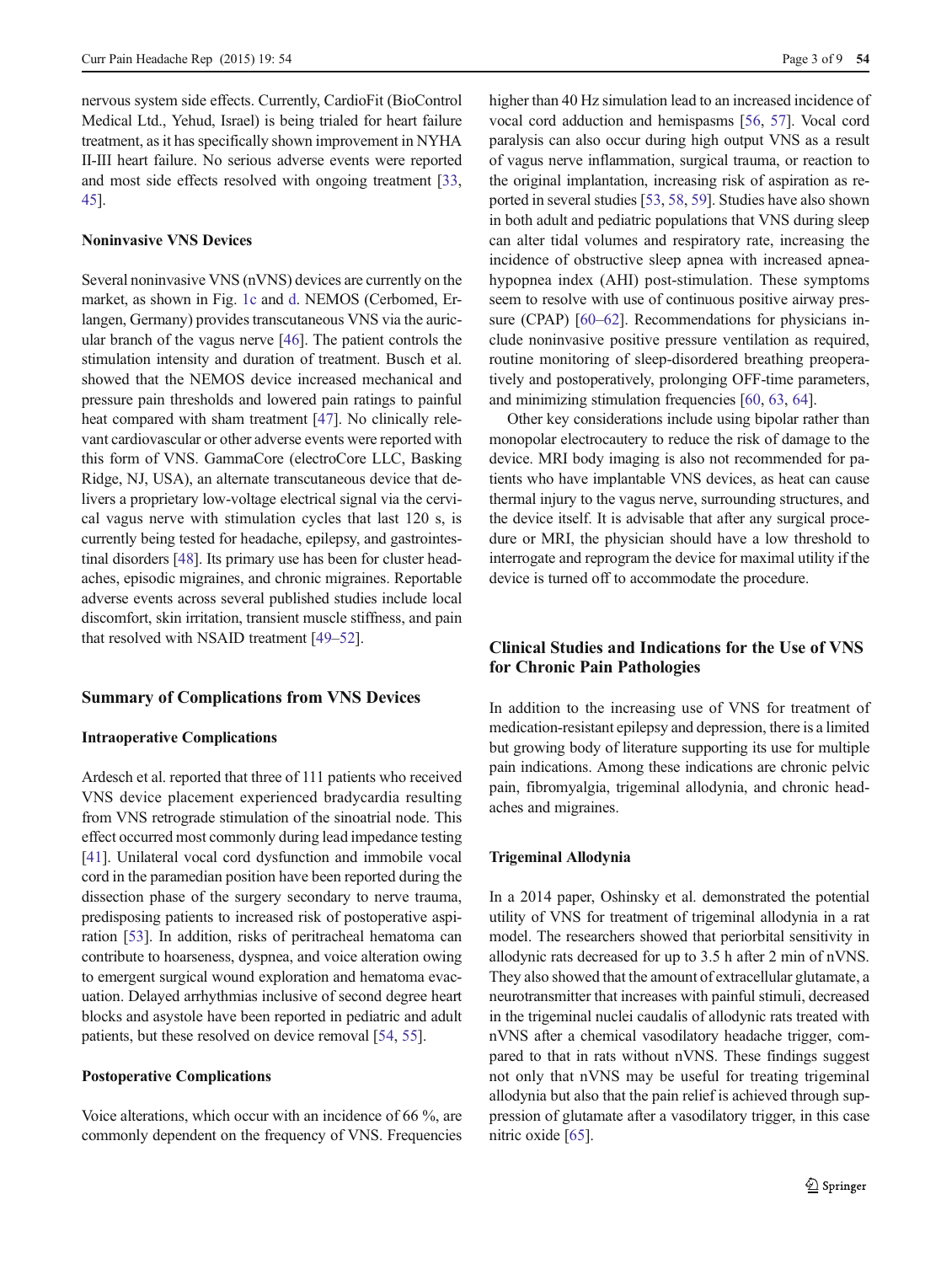### Fibromyalgia

In a small phase I/II proof-of-concept trial  $(n=14)$ , Lange et al. examined the safety and tolerability of VNS in treatmentresistant fibromyalgia and determined preliminary measures of efficacy as a secondary endpoint in this small cohort [[66\]](#page-8-0). They concluded that the side effects and tolerability of VNS for treatment-resistant fibromyalgia were largely similar to those reported with other disorders currently treated with VNS, including medication-resistant epilepsy and depression. They also noted an improvement in tender point threshold and number in some of their subjects, with five patients no longer fulfilling either the widespread pain criteria or the tender point criterion for fibromyalgia at the 11-month follow-up. These findings suggest that VNS may potentially decrease, or tune down, the pathophysiologic processes involved in the central sensitization seen in fibromyalgia. This action may be the mechanism by which VNS reduces the widespread musculoskeletal pain seen in fibromyalgia and comparable pathologies [\[66\]](#page-8-0).

### Chronic Pelvic Pain

VNS has also been considered for treatment of patients with chronic pelvic pain. In a small study  $(n=15)$ , researchers examined the efficacy of a more targeted type of VNS called respiratory-gated auricular vagal afferent nerve stimulation (RAVANS), hoping that they could further optimize pain relief with nVNS, given that the dorsal medullary vagal system operates in concert with respirations. In this randomized, crossover pilot study, researchers compared RAVANS to an active control consisting of non-vagal auricular nerve stimulation. They found that chronic pelvic pain patients treated with the more targeted RAVANS had significantly less anxiety than those treated with nonvagal auricular stimulation. They also saw a trend toward reduced evoked pain intensity and temporal summation of mechanical pain with the more targeted stimulation. Together with what is already known about VNS and its anti-nociceptive and anti-inflammatory effects, findings from this and similar studies demonstrate promise in terms of addressing the hyperalgesia and central sensitization associated with chronic pelvic pain and other chronic pain syndromes [\[67](#page-8-0)].

### Headache

Current evidence for the use of VNS for pain indications is most robust, though still relatively limited, for the indication of chronic headaches and migraines. In a recent single-arm, open-label study, patients with high-frequency episodic migraines and chronic migraines self-treated up to three consecutive mild or moderate migraine attacks that occurred during the 2-week trial with two 120-s doses of nVNS to the right cervical branch of the vagus nerve (cervical nVNS). The study found that the majority of patients (56.3 %,  $n=27$  at 1 h and 64.6 %,  $n=31$  at 2 h) reported pain relief, defined as a  $\geq 50$  % reduction in pain on the visual analog scale. Of these patients, 35.4 %  $(n=17)$  reported being pain-free at 1 h, and 39.6 %  $(n=$ 19) reported pain-free status at 2 h [[68](#page-8-0)]. Another study found more modest benefit with two 90-s doses of nVNS to the same branch of the vagus nerve, with 47 %  $(n=9)$  of participants experiencing pain relief after 2 h of treatment and 21 %  $(n=4)$ reporting pain-free status at 2 h after nVNS treatment. It is important to note that although no unanticipated or serious adverse events were reported, some mild to moderate adverse effects were noted in a minority of study participants, including raspy voice, neck twitching, and redness at the site of stimulator application (all  $n=1$ ) [[51\]](#page-7-0). Together, these observational studies suggest a useful role for nVNS in the treatment of acute migraine. Most recently, a randomized controlled trial conducted in Germany by Straube et al. showed that, compared to an active control group, chronic headache patients who used nVNS for 4 h/day had a significantly larger reduction in headaches by the end of the 3-month trial. Pain relief was reported in 29.4 % of the treatment group compared to only 13.3 % in the active control group. Additionally, the nVNS treatment group had a significantly larger reduction in headache days per 28 days than did the control group (−7.0± 4.6 vs.  $-3.3\pm5.4$  days,  $p=0.035$ ) [\[69\]](#page-8-0).

## Additional Studies

Busch et al. conducted a randomized, double-blind controlled crossover study in 48 healthy volunteers in which they examined the effect of transcutaneous VNS in the left ear on pain perception. They found in the ipsilateral and contralateral hand an increase in mechanical and pressure pain thresholds and through quantitative somatosensory testing a reduction in mechanical pain sensitivity. With mean current intensities of 1.6 mA, the investigators found no serious adverse events in the treatment group [\[47\]](#page-7-0).

Table [1](#page-4-0) provides a summary of different studies, stimulation schedules and device parameters, efficacies, and potential adverse effects reported by the various studies described above that have addressed the use of VNS for chronic pain pathologies.

# Proposed Mechanisms by Which VNS Modulates Chronic Pain

Though the exact mechanisms by which VNS modulates chronic pain remain to be elucidated, investigators have proposed several hypotheses based on animal and clinical observations. It has been shown that VNS inhibits spinal cord neurons below level C3 but excites neurons between C1 and C3.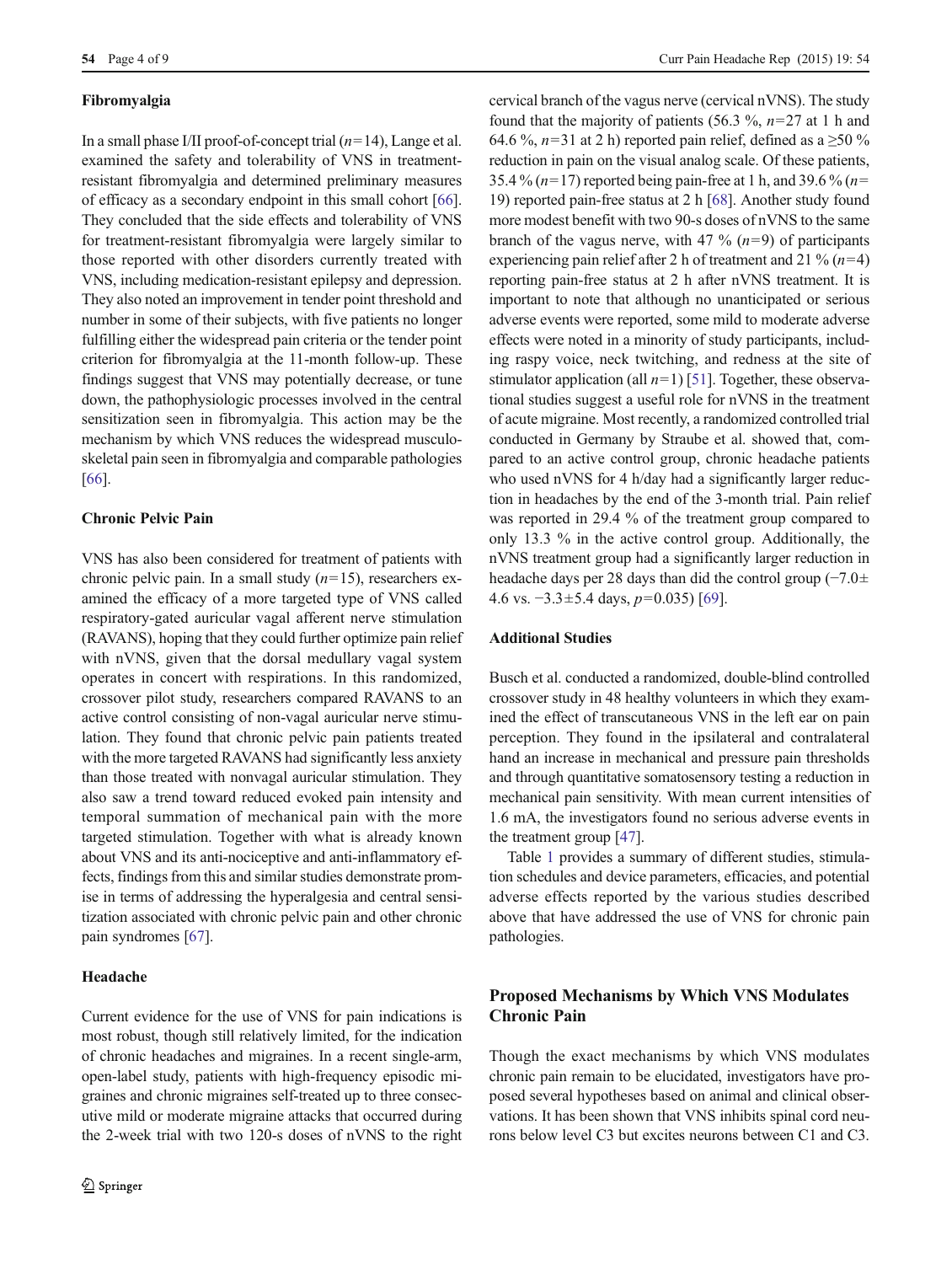<span id="page-4-0"></span>

| Summary of studies<br>Table 1 |                         |                                       |                                                                       |                                                                                                                                                                                                                                     |                                                                                                                                                                                                                                                                                                                                                                 |                                                                                                                                                                                                                                                                                                                                                                                            |
|-------------------------------|-------------------------|---------------------------------------|-----------------------------------------------------------------------|-------------------------------------------------------------------------------------------------------------------------------------------------------------------------------------------------------------------------------------|-----------------------------------------------------------------------------------------------------------------------------------------------------------------------------------------------------------------------------------------------------------------------------------------------------------------------------------------------------------------|--------------------------------------------------------------------------------------------------------------------------------------------------------------------------------------------------------------------------------------------------------------------------------------------------------------------------------------------------------------------------------------------|
| (lead author, year)<br>Study  | Indication              | sample size <sup>a</sup><br>Model and | Study design                                                          | Stimulation schedule and device<br>parameters                                                                                                                                                                                       | Efficacy                                                                                                                                                                                                                                                                                                                                                        | Adverse events                                                                                                                                                                                                                                                                                                                                                                             |
| Lange 2011<br>[66]            | Fibromyalgia            | $n = 14$<br>Human,                    | longitudinal<br>Open-label<br>study                                   | 3-month "acute study" with follow-up<br>received 250 µS 20 Hz pulses with<br>30 s ON and 5 min OFF. Current<br>intensity: 0.75-2 mA (median<br>stimulation initiation. Patients<br>at 5, 8, and 11 months after<br>$1.5 \text{ mA}$ | widespread pain or tenderness<br>widespread pain or tenderness<br>At 11 months, 7 pts had attained<br>At 3 months, 5 pts had attained<br>efficacy criteria with, 2 no<br>efficacy criteria, with 5 no<br>longer meeting criteria for<br>longer meeting criteria for<br>criteria for fibromyalgia.<br>criteria for fibromyalgia                                  | fatigue $(n=3)$ ; rates of<br>arm, which decreased<br>electric-like sensation<br>mouth, and increased<br>Similar AEs to iNVS in<br>and epilepsy but also<br>refractory depression<br>with stimulus-bound<br>refractory MDD and<br>across chest and left<br>intensity $(n=1)$ , dry<br>with lowered VNS<br>and dyspnea were<br>pain,headaches,<br>higher than in<br>neck/facial<br>epilepsy |
| 2012 [67]<br>Napadow          | Pelvic pain             | $n=18$<br>Human,                      | crossover study<br>Counterbalanced                                    | µS pulses of 30 Hz for 0.5 s, gated<br>Patients in treatment group completed<br>two 30-min experimental sessions,<br>spaced at least 1 week apart. 450-<br>to the expiratory phase of<br>respiration                                | $\boldsymbol{\mathfrak{a}}$<br>anxiety compared to controls<br>summation of pain, and had<br>showed a trend for reduced<br>pain intensity and temporal<br>Those in the treatment arm<br>significant reduction in                                                                                                                                                | None noted                                                                                                                                                                                                                                                                                                                                                                                 |
| 2014 [65]<br>Oshinsky,        | allodynia<br>Trigeminal | Rat, $n=15$                           | treatment groups<br>In vivo study with<br>controls and<br>appropriate | Rats received 2 min of repeated 25 Hz<br>1-ms pulses. The effect of nVNS<br>rats that received a vasodilatory<br>naïve rats and later in allodynic<br>was compared in allodynic and<br>headache trigger                             | received nVNS after a chemical<br>stimulation. Allodynic rats that<br>showed a quantitative decrease<br>Allodynic rats showed a decrease<br>in periorbital sensitivity for up<br>nuclei caudalis compared with<br>in the amount of extracellular<br>vasodilatory headache trigger<br>glutamate in the trigeminal<br>to 3.5 h after 2 min of<br>that of controls | None noted                                                                                                                                                                                                                                                                                                                                                                                 |
| Barbanti et al.<br>2015 [68]  | migraine<br>Chronic     | $n=50$<br>Human,                      | Open-label single-<br>am, multiple<br>attack study                    | Patients self-administered two 120-s<br>doses of nVNS at 3-min intervals<br>to the right cervical branch of the<br>vagus nerve for migraine pain<br>over the course of 2 weeks                                                      | free status at 1 and 2 h, respectively<br>35.4 and 39.6 % reported pain-<br>analog scale. Of these patients,<br>reported pain relief, defined as<br>Most patients (56.3 % at 1 h and<br>$64.6\ \%$ at 2 h poststimulation)<br>a $\geq$ 50 % reduction in visual                                                                                                 | No major adverse events;<br>prickling sensations<br>at the stimulation<br>mild tingling or<br>site $(n=32)$                                                                                                                                                                                                                                                                                |
| 2014 [51]<br>Goadsby          | migraine<br>Acute       | $n=30$<br>Human,                      | Open-label single<br>-arm, multiple<br>attack study                   | doses of nVNS at 15-min intervals<br>to the right cervical branch of the<br>Patients self-administered two 90-s<br>vagus for acute migraine attacks<br>over the course of 6 weeks                                                   | 47 % patients had pain relief after<br>reported pain-free status at 2 h<br>$2$ h of treatment, and $21~\%$<br>post-nVNS treatment                                                                                                                                                                                                                               | events were reported<br>adverse events were<br>No serious or severe<br>moderate adverse<br>reported; mild-                                                                                                                                                                                                                                                                                 |

 $\underline{\textcircled{\tiny 2}}$  Springer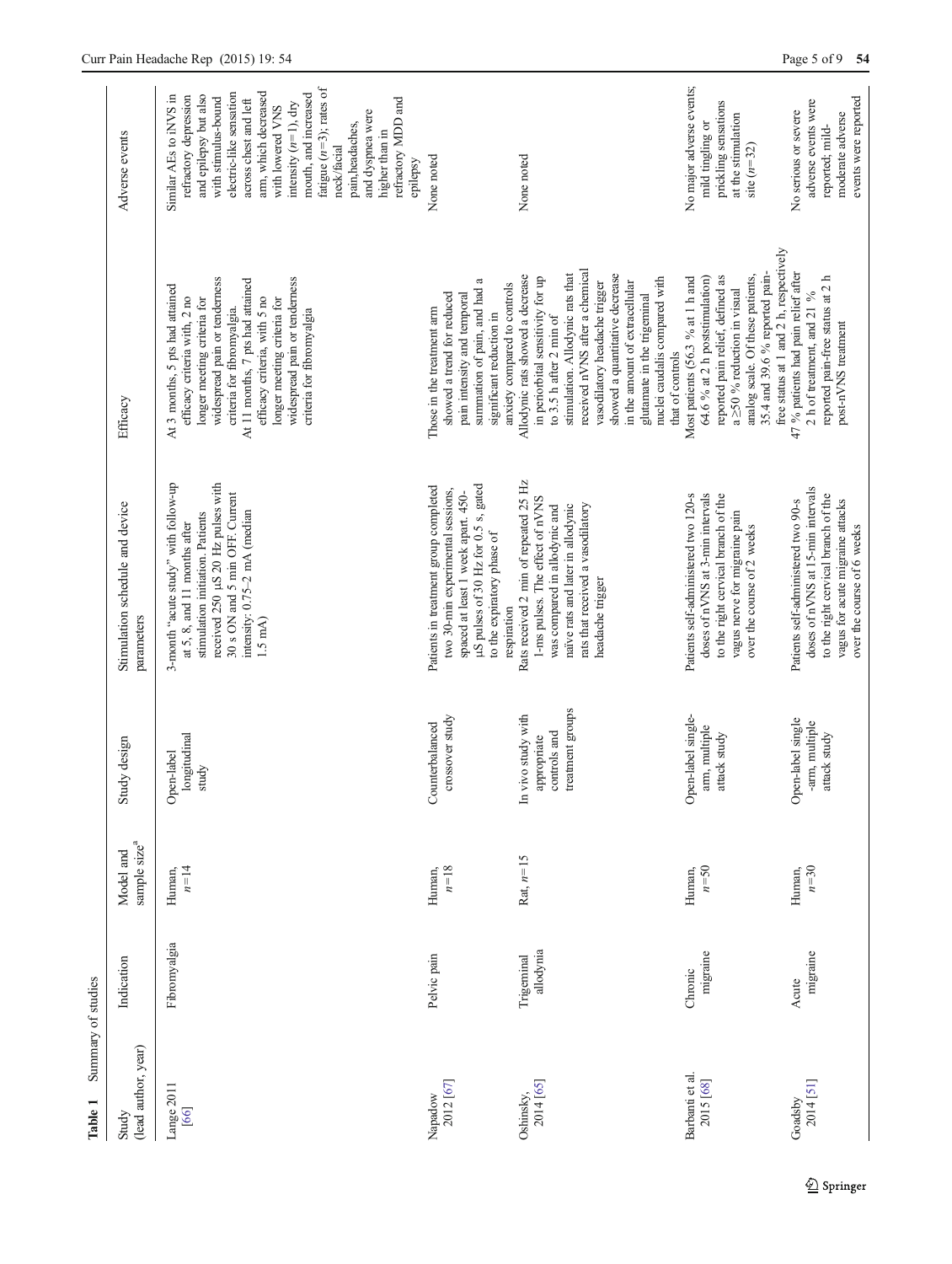| Table 1 (continued)          |                       |                                       |                                      |                                                                                                                                                                                                                                                                                                                                                                        |                                                                                                                                                                                                                                                                                                                                                                                                                                                |                                                                                                                                                                                                                                                               |
|------------------------------|-----------------------|---------------------------------------|--------------------------------------|------------------------------------------------------------------------------------------------------------------------------------------------------------------------------------------------------------------------------------------------------------------------------------------------------------------------------------------------------------------------|------------------------------------------------------------------------------------------------------------------------------------------------------------------------------------------------------------------------------------------------------------------------------------------------------------------------------------------------------------------------------------------------------------------------------------------------|---------------------------------------------------------------------------------------------------------------------------------------------------------------------------------------------------------------------------------------------------------------|
| (lead author, year)<br>Study | Indication            | sample size <sup>a</sup><br>Model and | Study design                         | Stimulation schedule and device<br>parameters                                                                                                                                                                                                                                                                                                                          | Efficacy                                                                                                                                                                                                                                                                                                                                                                                                                                       | Adverse events                                                                                                                                                                                                                                                |
|                              |                       |                                       |                                      |                                                                                                                                                                                                                                                                                                                                                                        |                                                                                                                                                                                                                                                                                                                                                                                                                                                | twitching, stiff neck,<br>in 13 pts, including<br>dizziness, tinnitus,<br>raspy voice, neck<br>and site redness                                                                                                                                               |
| Straube 2015 [69]            | migraine<br>Chronic   | $n = 46$<br>Human,                    | Double-blind<br>RCT                  | sensory vagal area by the left ear for<br>Patients were randomized to receive<br>either 25 Hz (active control) or<br>1 Hz (treatment) nVNS at the<br>4 h each day for 3 months                                                                                                                                                                                         | Pain relief was reported in 29.4 %<br>headache days per 28 days was<br>control group. The reduction in<br>of the treatment group but in<br>treatment group than in the<br>only 13.3 % of the active<br>significantly larger in the<br>control group                                                                                                                                                                                            | related adverse events<br>included problems at<br>pruritus, paresthesia,<br>adverse events were<br>the stimulation site,<br>mild-moderate pain<br>frequent treatment-<br>reported; the most<br>No serious or severe<br>such as erythema,<br>treatment-related |
| 2013 [47]<br>Busch           | volunteers<br>Healthy | $n = 48$<br>Human,                    | Double-blind RCT,<br>crossover study | days in a randomized order (crossed-<br>QST measurements on the ipsilateral<br>over). One session consisted of two<br>rectangular pulses (250 µS, 25 Hz)<br>and contralateral hand, each before<br>nVNS or sham nVNS on different<br>experimental sessions with active<br>and during 1 h of a continuous<br>nVNS on the left ear using<br>Patients participated in two | sensitivity compared to those in<br>and pressure pain threshold and<br>noted an increase ofmechanical<br>a reduction in mechanical pain<br>application of painful heat. No<br>ratings during 5-min sustained<br>the sham group. Active nVNS<br>Patients in the stimulation group<br>clinically relevant side effects<br>relevant alterations of cardiac<br>were observed during nVNS<br>significantly reduced pain<br>or breathing activity or | of cardiac or breathing<br>No relevant alterations<br>activity or clinically<br>relevant side effects<br>were observed<br>during t-VNS<br>ulcer, or scab                                                                                                      |

<sup>a</sup> Device was implanted only in the study by Lange. It was used noninvasively in all other studies Device was implanted only in the study by Lange. It was used noninvasively in all other studies RCT randomized controlled study RCT randomized controlled study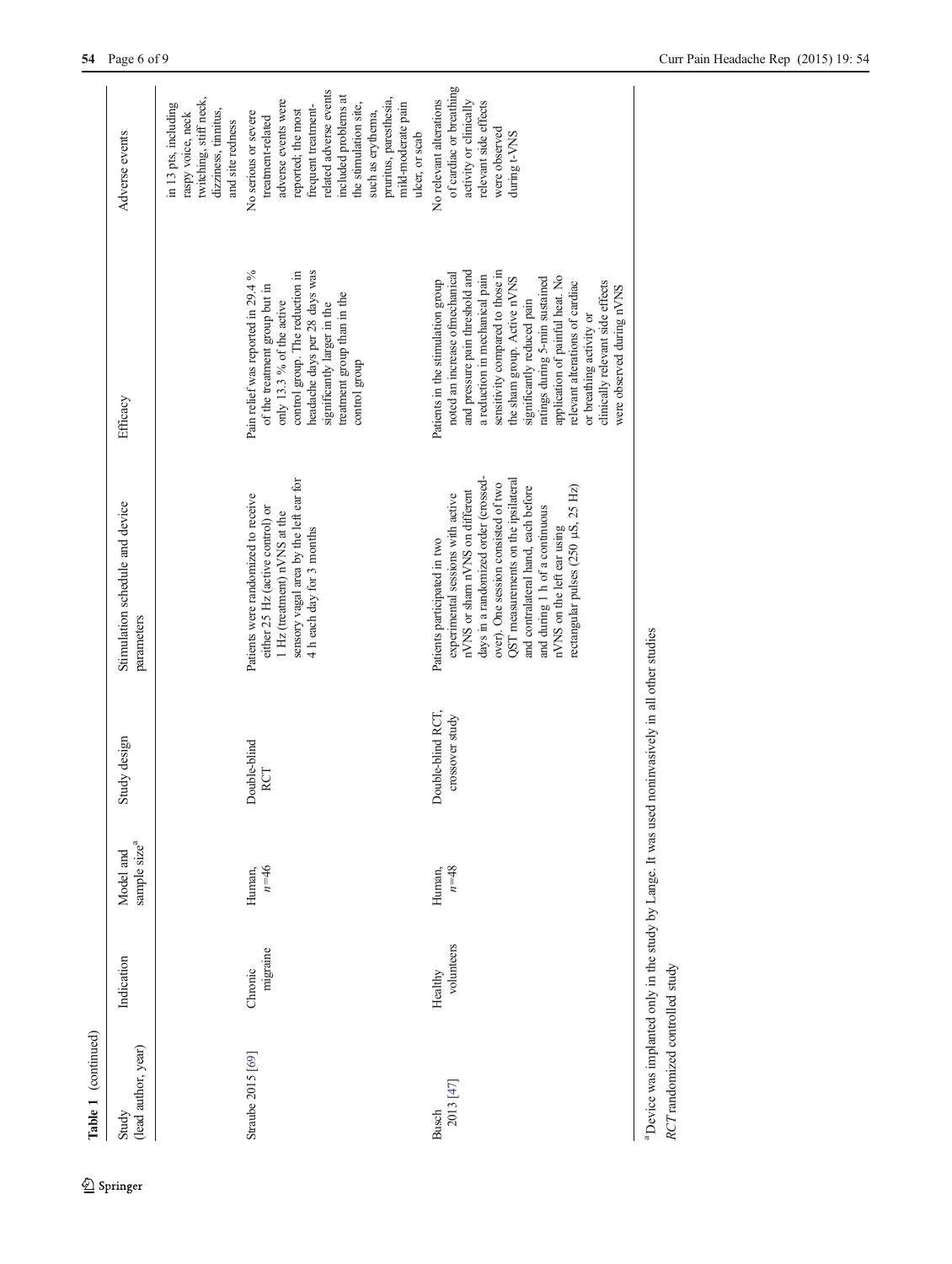<span id="page-6-0"></span>This mechanism would suggest that propriospinal neurons from high cervical segments may play a critical role in vagally mediated antinociception [\[70](#page-8-0)–[72\]](#page-8-0). Studies in a rat model have suggested that lower stimulation intensities of 20 to 50 μA have a facilitatory effect on pain behavior, whereas higher stimulation intensities above 50 μA have an inhibitory effect. This biphasic pattern could be induced by stimulation of cervical, cardiac, or thoracic vagal afferents that inhibit secondorder nociceptive neurons in the spinothalamic and spinoreticular tracts [\[73](#page-8-0)–[77\]](#page-8-0). Subsequent animal work, in which neonatal rats were treated with capsaicin to deplete Cfibers of substance P and calcitonin gene-related peptide within the nucleus tractus solitarius, suggested a role for C-fiber activation in VNS pain reduction [2]. Whether these findings are germane to humans is not quite clear, as the duration of VNS is much longer in humans. However, Ness et al. suggested that some parallel mechanisms were in play in their clinical study [5]. In addition, key structures identified through local anesthetic studies, including the nucleus tractus solitarius, raphe magnus, locus ceruleus, and periaqueductal gray, may play an important role in VNS modulation of pain [\[78](#page-8-0)–[81\]](#page-8-0). Based on positron emission tomography imaging, VNS also seems to affect "pain network" sites, including the thalamus and hypothalamus [\[82](#page-8-0)–[84\]](#page-8-0). Growing evidence suggests that levels of specific neurotransmitters such as serotonin, noradrenaline, opioids, and GABA in the cerebrospinal fluid may play a role in modulating mood and chronic pain [[75](#page-8-0), [85](#page-8-0)–[87\]](#page-8-0). In addition, indirect activation of the paraventricular nucleus through vagal afferent impulses increased adrenaline release from the adrenal medulla, in conjunction with increased plasma ACTH and corticosterone. These increases might mediate antinociceptive and antiinflammatory effects [\[88](#page-8-0), [89\]](#page-8-0).

Interestingly, in a recently published article in Scientific American, Tracey suggested that VNS may have tremendous potential in dampening host inflammation by modulating the proximal inflammatory cytokine TNF-alpha. TNF downregulation, the author suggests, may play a key role in how VNS might modify and reduce chronic pain in various disease pathologies [\[90\]](#page-8-0).

# Conclusion

Though the science of VNS is still in its infancy, VNS therapy has potential for use in the treatment of various chronic pain states. At present, no clearly defined mechanism has been elucidated in regard to how VNS modulates chronic pain. However, increasing evidence points to anti-inflammatory effects working in conjunction with both central and peripheral pain pathways. As increasing evidence emerges from ongoing clinical studies for the use of VNS as a treatment modality for chronic pain, specific focus will have to be placed on the

ability to adjust parameters in relation to specific chronic pain endpoints.

#### Compliance with Ethics Guidelines

Conflict of Interest Krishnan Chakravarthy, Hira Chaudhry, and Paul J. Christo declare that they have no conflict of interest.

Kayode Williams declares a grant from Medtronic Inc. to study Mechanisms of Spinal Cord Stimulation for the treatment of Chronic Pain.

Human and Animal Rights and Informed Consent This article does not contain any studies with human or animal subjects performed by any of the authors.

### References

Papers of particular interest, published recently, have been highlighted as:

•• Of major importance

- 1. Randich A, Gebhart GF. Vagal afferent modulation of nociception. Brain Res Brain Res Rev. 1992;17:77–99.
- 2. Ren K, Zhuo M, Randich A, Gebhart GF. Vagal afferent stimulation-produced effects on nociception in capsaicin-treated rats. J Neurophysiol. 1993;69:1530–40.
- 3. Sylvie M, Schoenen J. Pain control by vagus nerve stimulation: from animal to man…and back. Acta Neurol Belg. 2005;105:62–7.
- 4. Kirchner A, Birklein F, Stefan H, Handwerker HO. Left vagus nerve stimulation suppresses experimentally induced pain. Neurology. 2000;55:1167–71.
- 5. Ness TJ, Fillingim RB, Randich A, Backensto EM, Faught E. Low intensity vagal nerve stimulation lowers human thermal pain thresholds. Pain. 2000;86:81–5.
- 6. Ness TJ, Randich A, Fillingim RB, Faught E, Backensto EM. Left vagus nerve stimulation suppresses experimentally induced pain. Neurology. 2001;56:985–6.
- 7. Sedan O, Sprecher E, Yarnitsky D. Vagal stomach afferents inhibit somatic pain perception. Pain. 2005;113:354–9.
- 8.•• Ben-Menachem E, Revesz D, Simon BJ, Silberstein S. Surgically implanted and non-invasive vagus nerve stimulation: a review of efficacy, safety and tolerability. Eur J Neurol. 2015;22:1260–8. Excellent review on vagal nerve stimulators and their clinical utility.
- 9. Hatton KW, McLarney JT, Pittman T, Fahy BG. Vagal nerve stimulation: overview and implications for anesthesiologists. Anesth Analg. 2006;103:1241–9.
- 10. Krahl SE. Vagus nerve stimulation for epilepsy: a review of the peripheral mechanisms. Surg Neurol Int. 2012;3:S47–52.
- 11. Foley JO, Dubois F. Quantitative studies of the vagus nerve in the cat, I. The ratio of sensory and motor studies. J Comp Neurol. 1937;67:49–67.
- 12. Ricardo JA, Koh ET. Anatomical evidence of direct projections from the nucleus of the solitary tract to the hypothalamus, amygdala, and other forebrain structures in the rat. Brain Res. 1978;153:1– 26.
- 13. Morest DK. Experimental study of the projections of the nucleus of the tractus solitarius and the area postrema in the cat. J Comp Neurol. 1967;130:277–300.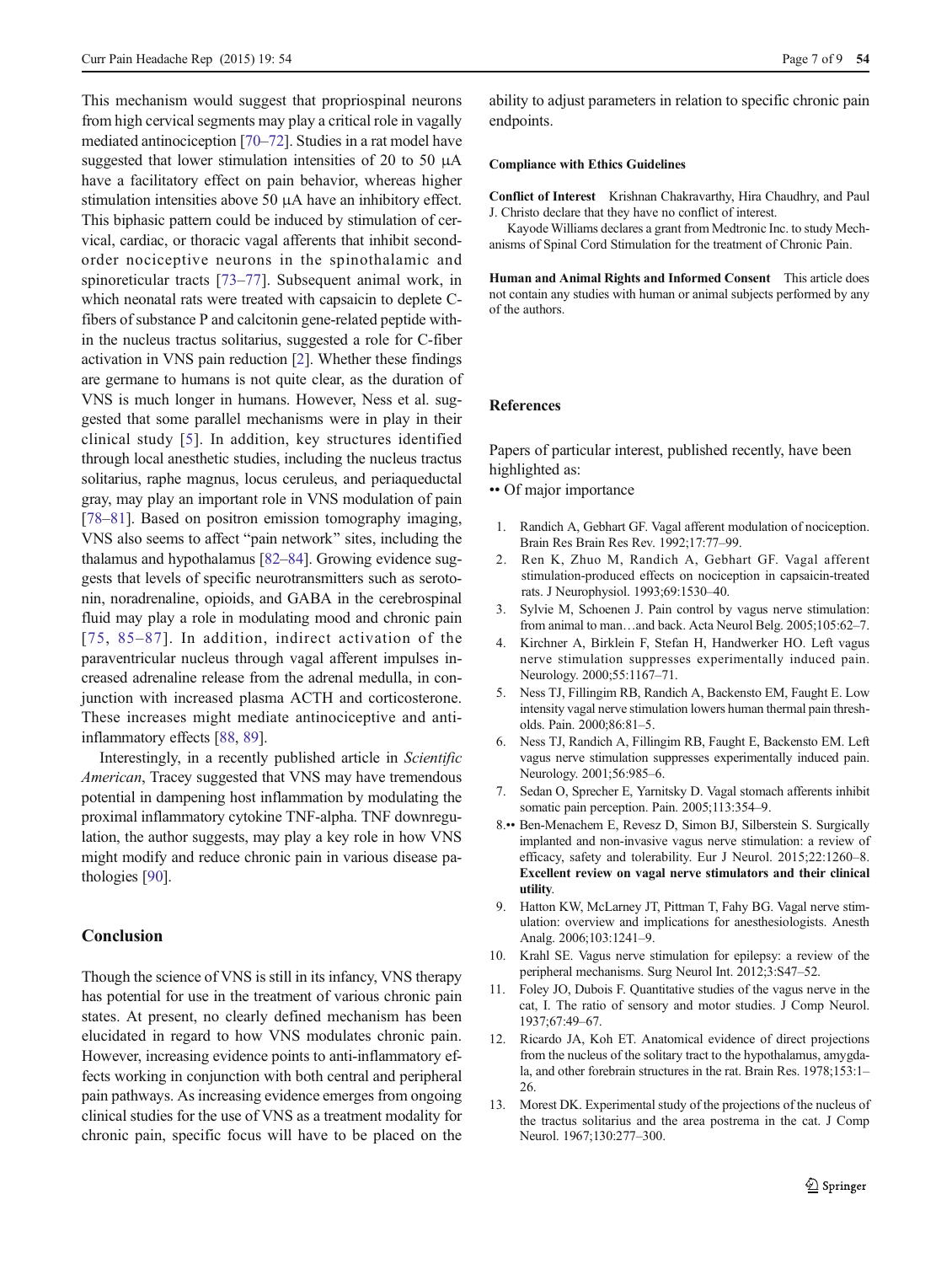- <span id="page-7-0"></span>14. Cecheto DF. Central representation of visceral function. Fed Proc. 1987;46:17–23.
- 15. Krahl SE, Clark KB, Smith DC, Browning RA. Locus coeruleus lesions suppress the seizure-attenuating effects of vagus nerve stimulation. Epilepsia. 1998;39:709–14.
- 16. Matheny RG, Shaar CJ. Vagus nerve stimulation as a method to temporarily slow or arrest the heart. Ann Thorac Surg. 1997;63(6 Suppl):S28–9.
- 17. Ardell JL, Randall WC. Selective vagal innervation of sinoatrial and atrioventricular nodes in canine heart. Am J Physiol. 1986;251(4 Pt 2):H764–73.
- 18. Ruffoli R, Giorgi FS, Pizzanelli C, Murri L, Paparelli A, Fornai F. The chemical neuroanatomy of vagus nerve stimulation. J Chem Neuroanat. 2011;42:288–96.
- 19. Berthoud HR, Neuhuber WL. Functional and chemical anatomy of the afferent vagal system. Auton Neurosci. 2000;85:1–17.
- 20.•• Fahy BG. Intraoperative and perioperative complications with a vagus nerve stimulation device. J Clin Anesth. 2010;22:213–22. Excellent evidence based review on vagus nerve stimulation devices and their intraoperative and perioperative complications.
- 21. Bauman JA, Ridgway EB, Devinsky O, Doyle WK. Subpectoral implantation of the vagus nerve stimulator. Neurosurgery. 2006;58(4 Suppl 2):ONS-322–5.
- 22. Milby AH, Halpern CH, Baltuch GH. Vagus nerve stimulation for epilepsy and depression. Neurotherapeutics. 2008;5:75–85.
- 23. Ben-Menachem E, Mañon-Espaillat R, Ristanovic R, et al. Vagus nerve stimulation for treatment of partial seizures: a controlled study of effect on seizures. First International Vagus Nerve Stimulation Study Group. Epilepsia. 1994;35:616–26.
- 24. Physician's Manual VNS Therapy Pulse Model 102 Generator and VNS Therapy Pulse Duo Model 102R Generator, May 2003, U.S. Domestic Version. Houston, TX: Cyberonics, Inc.; 2004. Available at: <http://www.vnstherapy.com/manuals>.
- 25. Cyberonics Inc. 2013 Annual Report. [http://ir.cyberonics.com/](http://ir.cyberonics.com/annuals.cfm) [annuals.cfm](http://ir.cyberonics.com/annuals.cfm) (accessed 03/05/2014).
- 26. Vagus Nerve Stimulation Study Group. A randomized controlled trial of chronic vagus nerve stimulation for treatment of medically intractable seizures. Neurology. 1995;45:224–30.
- 27. Uthman BM, Wilder BJ, Penry JK, et al. Treatment of epilepsy by stimulation of the vagus nerve. Neurology. 1993;43:1338–45.
- 28. Rush AJ, Marangell LB, Sackeim HA, et al. Vagus nerve stimulation for treatment-resistant depression: a randomized, controlled acute phase trial. Biol Psychiatry. 2005;58:347–54.
- 29. Rush AJ, Sackeim HA, Marangell LB, et al. Effects of 12 months of vagus nerve stimulation in treatment-resistant depression: a naturalistic study. Biol Psychiatry. 2005;58:355–63.
- 30. VNS Therapy System Physician's Manual. Houston, TX: Cyberonics Inc.; 2013. <http://dynamic.cyberonics.com/manuals/> (accessed 01/05/2015).
- 31. Sadler RM, Purdy RA, Rahey S. Vagal nerve stimulation aborts migraine in patient with intractable epilepsy. Cephalalgia. 2002;22:482–4.
- 32. Mauskop A. Vagus nerve stimulation relieves chronic refractory migraine and cluster headaches. Cephalalgia. 2005;25:82–6.
- 33. Schwartz PJ, De Ferrari GM, Sanzo A, et al. Long term vagal stimulation in patients with advanced heart failure: first experience in man. Eur J Heart Fail. 2008;10:884–91.
- 34. Merrill CA, Jonsson MA, Minthon L, et al. Vagus nerve stimulation in patients with Alzheimer's disease: additional follow-up results of a pilot study through 1 year. J Clin Psychiatry. 2006;67:1171–8.
- 35. Sjogren MJ, Hellstrom PT, Jonsson MA, Runnerstam M, Silander HC, Ben-Menachem E. Cognition-enhancing effect of vagus nerve stimulation in patients with Alzheimer's disease: a pilot study. J Clin Psychiatry. 2002;63:972–80.
- 36. George MS, Ward Jr HE, Ninan PT, et al. A pilot study of vagus nerve stimulation (VNS) for treatment-resistant anxiety disorders. Brain Stimul. 2008;1:112–21.
- 37. Roslin M, Kurian M. VNS in the treatment of morbid obesity. In: Schacter SC, Schmidt D, editors. VNS. London: Martin-Dunitz; 2012. p. 113–21.
- 38. Ben-Menachem E. Vagus-nerve stimulation for the treatment of epilepsy. Lancet Neurol. 2002;1:477–82.
- 39. Tatum WO, Moore DB, Stecker MM, et al. Ventricular asystole during vagus nerve stimulation for epilepsy in humans. Neurology. 1999;52:1267–9.
- 40. Ali II, Pirzada NA, Kanjwal Y, et al. Complete heart block with ventricular asystole during left vagus nerve stimulation for epilepsy. Epilepsy Behav. 2004;5:768–71.
- 41. Ardesch JJ, Buschman HP, van der Burgh PH, Wagener-Schimmel LJ, van der Aa HE, Hageman G. Cardiac responses of vagus nerve stimulation: intraoperative bradycardia and subsequent chronic stimulation. Clin Neurol Neurosurg. 2007;109:849–52.
- 42. Schuurman PR, Beukers RJ. Ventricular asystole during vagal nerve stimulation. Epilepsia. 2009;50:967–8.
- 43. Ben-Menachem E, Hellstrom K, Waldton C, Augustinsson LE. Evaluation of refractory epilepsy treated with vagus nerve stimulation for up to 5 years. Neurology. 1999;52:1265–7.
- 44. Husain MM, Stegman D, Trevino K. Pregnancy and delivery while receiving vagus nerve stimulation for the treatment of major depression: a case report. Ann Gen Psychiatry. 2005;4:16.
- 45. CardioFit Pilot Study. Promising results from the CardioFit pilot study. [http://www.biocontrol-medical.com/health\\_pros.php?ID=](http://www.biocontrol-medical.com/health_pros.php?ID=23) [23](http://www.biocontrol-medical.com/health_pros.php?ID=23).
- 46. NEMOS t-VNS for treatment of drug-resistant epilepsy. [http://](http://cerbomed.com/upload/Brochure_Epilepsy_Patients_EN.pdf) [cerbomed.com/upload/Brochure\\_Epilepsy\\_Patients\\_EN.pdf](http://cerbomed.com/upload/Brochure_Epilepsy_Patients_EN.pdf) (accessed 01/29/2014).
- 47. Busch V, Zeman F, Heckel A, Menne F, Ellrich J, Eichhammer P. The effect of transcutaneous vagus nerve stimulation on pain perception—an experimental study. Brain Stimul. 2013;6:202–9.
- 48. Nesbitt AD, Marin JCA, Tomkins E, Ruttledge MH, Goadsby PJ. Non-invasive vagus nerve stimulation for the treatment of cluster headache: a cohort series with extended follow-up. Presented at Biennial World Congress of the International Neuromodulation Society, 8–13 June 2013, Berlin, Germany.
- 49. Goadsby P, Lipton R, Cady R, Mauskop A, Grosberg B. Noninvasive vagus nerve stimulation (nVNS) for acute treatment of migraine: an open-label pilot study [abstract S40.004]. Presented at Annual Meeting of the American Academy of Neurology, 16–23 March 2013, San Diego, CA.
- Nesbitt AD, Marin JCA, Tomkins E, Ruttledge MH, Goadsby PJ. Non-invasive vagus nerve stimulation for the treatment of cluster headache: a cohort study [abstract P141]. Cephalalgia. 2013;33: 107.
- 51. Goadsby PJ, Grosberg BM, Mauskop A, Cady R, Simmons KA. Effect of noninvasive vagus nerve stimulation on acute migraine: an open-label pilot study. Cephalalgia. 2014;34:986–93.
- 52. Moscato D, Moscato FR. Treatment of chronic migraine by means of vagal stimulator [abstract]. J Headache Pain. 2013;14(Suppl): 56–7.
- 53. Zalvan C, Sulica L, Wolf S, Cohen J, Gonzalez-Yanes O, Blitzer A. Laryngopharyngeal dysfunction from the implant vagal nerve stimulator. Laryngoscope. 2003;113:221–5.
- 54. Amark P, Stödberg T, Wallstedt L. Late onset bradyarrhythmia during vagus nerve stimulation. Epilepsia. 2007;48:1023–4.
- 55. Iriarte J, Urrestarazu E, Alegre M, et al. Late-onset periodic asystolia during vagus nerve stimulation. Epilepsia. 2009;50:928– 32.
- 56. Handforth A, DeGiorgio CM, Schachter SC, et al. Vagus nerve stimulation therapy for partial-onset seizures: a randomized active control trial. Neurology. 1998;51:48–55.